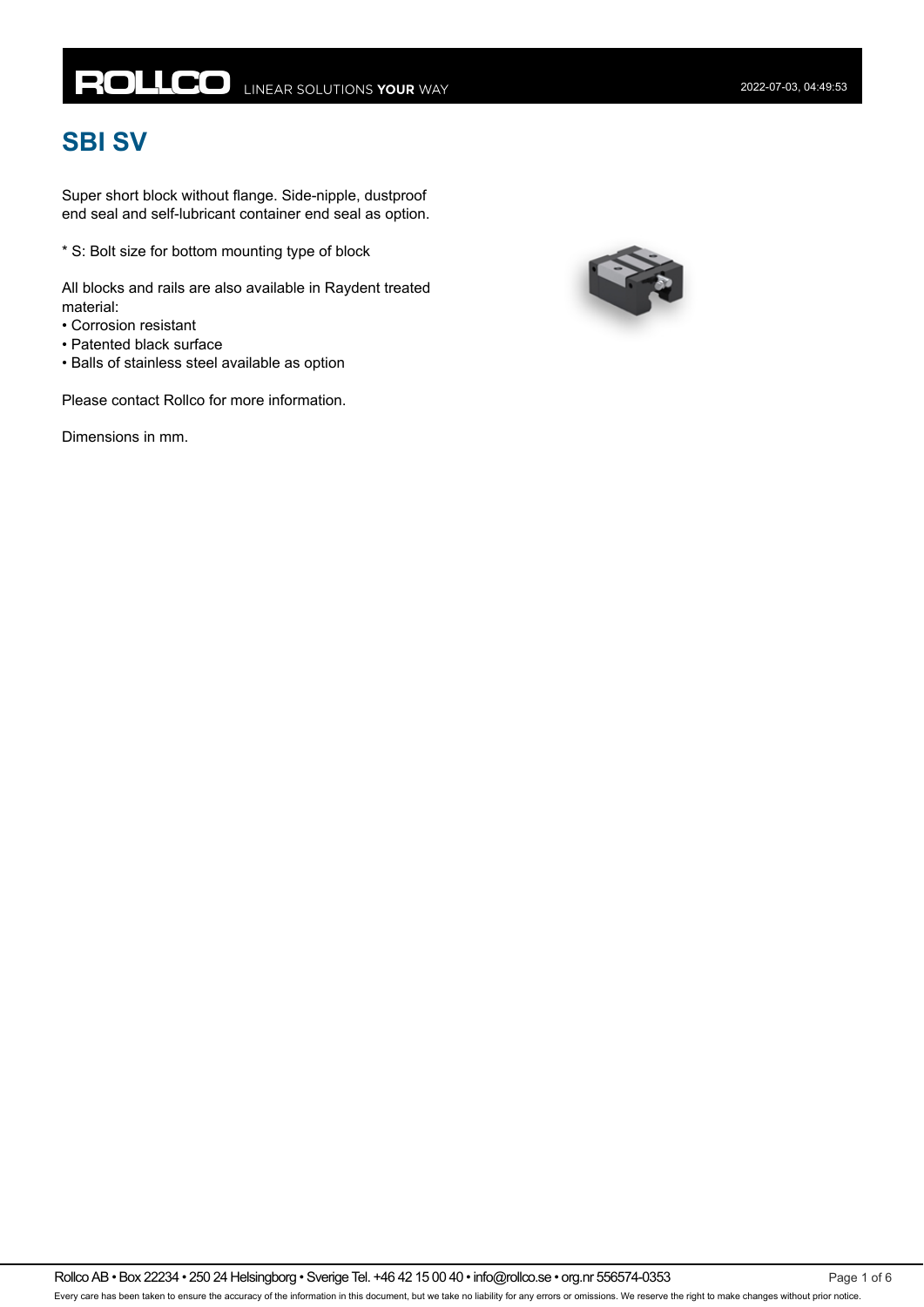#### **Load and Weight**



| <b>Designation</b> | <b>Dynamic Load</b><br>Capacity C (N) | <b>Static Load</b><br>Capacity C0 (N) | (Nm) | Static Moment Mr0   Static Moment Mp0   Static Moment My0<br>(Nm) | (Nm) |
|--------------------|---------------------------------------|---------------------------------------|------|-------------------------------------------------------------------|------|
| SBI15SV            | 5800                                  | 12800                                 | 40   | 30                                                                | 30   |
| SBI20SV            | 9400                                  | 20200                                 | 120  | 100                                                               | 100  |
| SBI25SV            | 12400                                 | 26100                                 | 190  | 170                                                               | 170  |

| <b>Designation</b> | Weight Block (g) | Weight Rail (g/m) |
|--------------------|------------------|-------------------|
| <b>SBI15SV</b>     | 100              | 1300              |
| SBI20SV            | 240              | 2200              |
| SBI25SV            | 370              | 3000              |

Rollco AB • Box 22234 • 250 24 Helsingborg • Sverige Tel. +46 42 15 00 40 • info@rollco.se • org.nr 556574-0353 Page 2 of 6 Every care has been taken to ensure the accuracy of the information in this document, but we take no liability for any errors or omissions. We reserve the right to make changes without prior notice.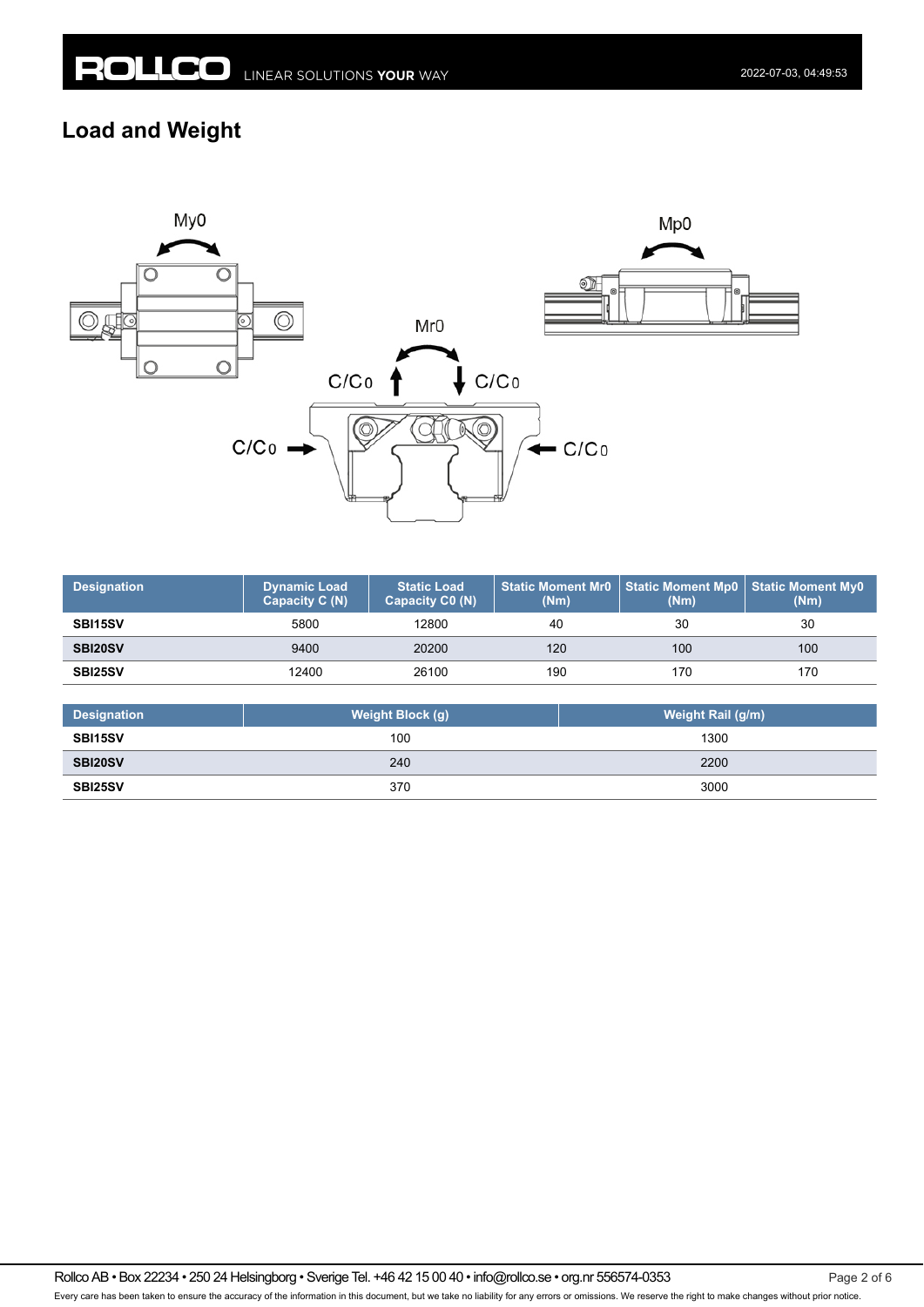## **System Dimensions**



| <b>Designation</b> | <b>System Height (H)</b> | <b>System Width (W)</b> | <b>Block Length (L)</b> |
|--------------------|--------------------------|-------------------------|-------------------------|
| <b>SBI15SV</b>     | 24                       | 34                      | 39.90                   |
| <b>SBI20SV</b>     | 28                       | 44                      | 49.10                   |
| SBI25SV            | 33                       | 48                      | 52,60                   |

Rollco AB • Box 22234 • 250 24 Helsingborg • Sverige Tel. +46 42 15 00 40 • info@rollco.se • org.nr 556574-0353 Every care has been taken to ensure the accuracy of the information in this document, but we take no liability for any errors or omissions. We reserve the right to make changes without prior notice.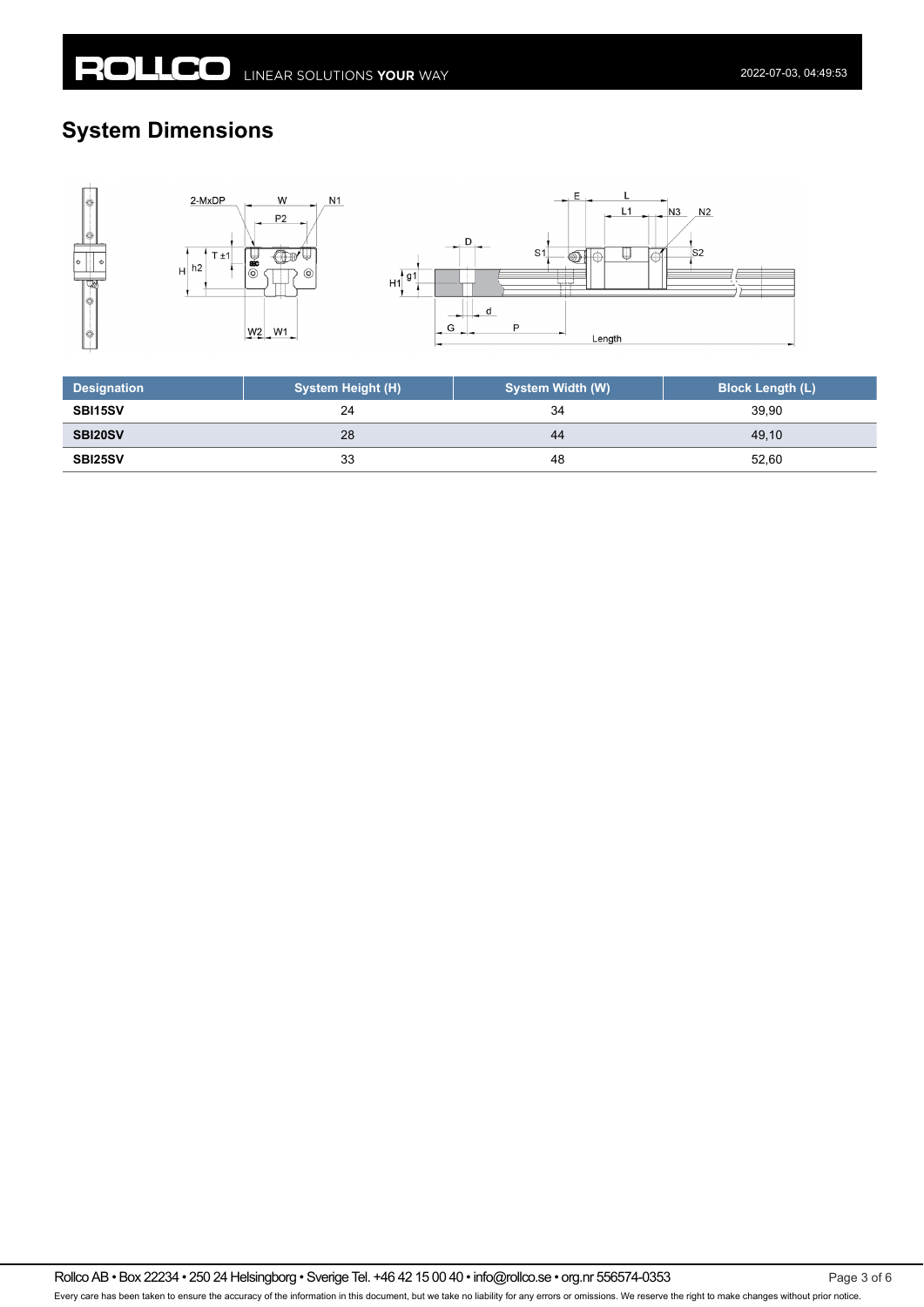## **Mounting block hole**



| <b>Designation</b> | P <sub>2</sub> |
|--------------------|----------------|
| SBI15SV            | 26             |
| SBI20SV            | 32             |
| SBI25SV            | 35             |

Rollco AB • Box 22234 • 250 24 Helsingborg • Sverige Tel. +46 42 15 00 40 • info@rollco.se • org.nr 556574-0353 Every care has been taken to ensure the accuracy of the information in this document, but we take no liability for any errors or omissions. We reserve the right to make changes without prior notice.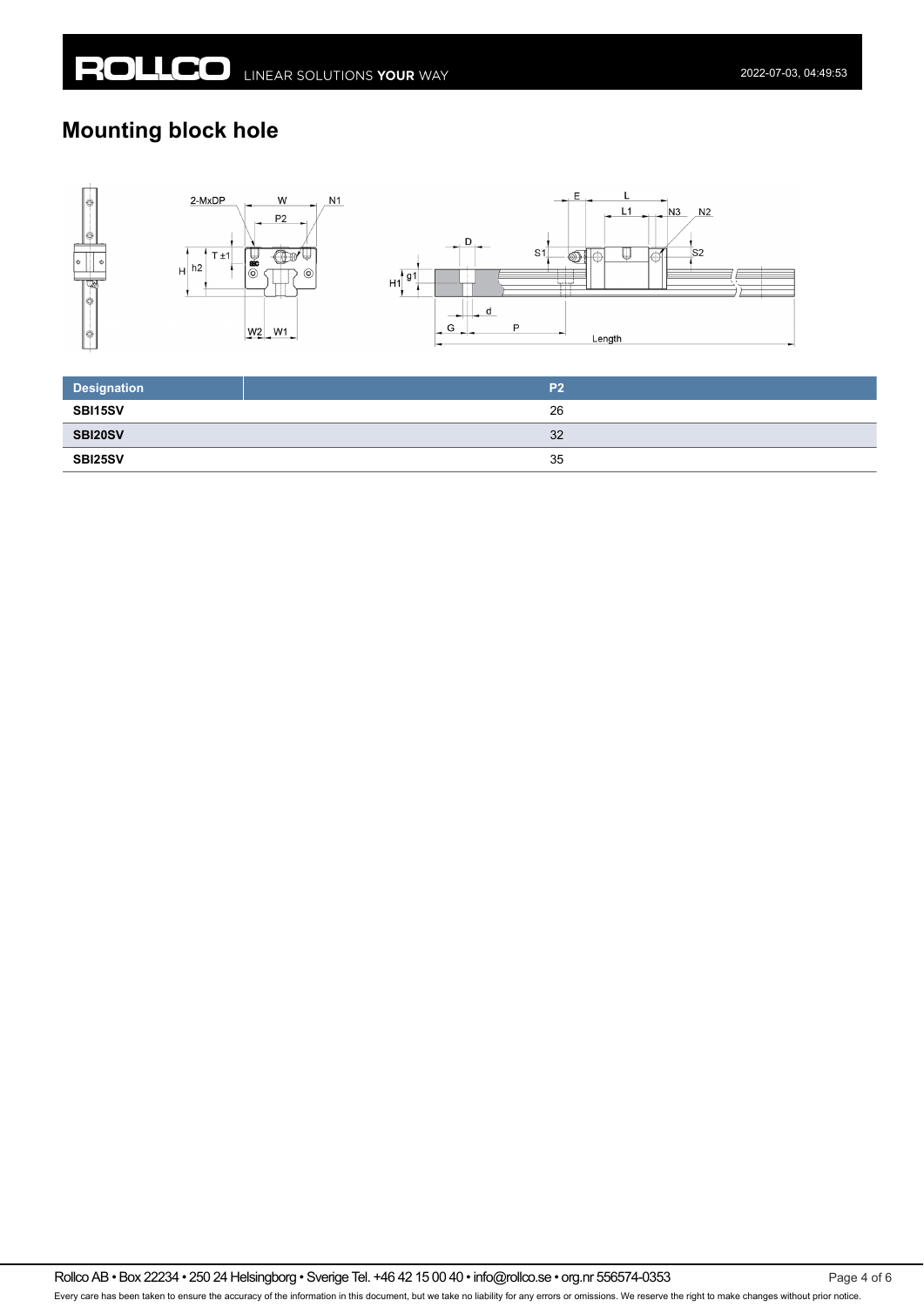## **Rail size**



| <b>Designation</b> | W <sub>1</sub> | <b>H1</b> |    | $D \times d \times g1$      | Length |
|--------------------|----------------|-----------|----|-----------------------------|--------|
| SBI15SV            | 15             | 13        | 60 | $7.5 \times 4.5 \times 5.5$ | 3000   |
| SBI20SV            | 20             | 16,50     | 60 | $9.5 \times 6 \times 8.5$   | 4000   |
| SBI25SV            | 23             | 20        | 60 | $11 \times 7 \times 9$      | 4000   |

| <b>Designation</b> | Hole Pitch (P) |
|--------------------|----------------|
| SBI15SV            | 60             |
| SBI20SV            | 60             |
| <b>SBI25SV</b>     | 60             |

Rollco AB • Box 22234 • 250 24 Helsingborg • Sverige Tel. +46 42 15 00 40 • info@rollco.se • org.nr 556574-0353 Page 5 of 6 Every care has been taken to ensure the accuracy of the information in this document, but we take no liability for any errors or omissions. We reserve the right to make changes without prior notice.